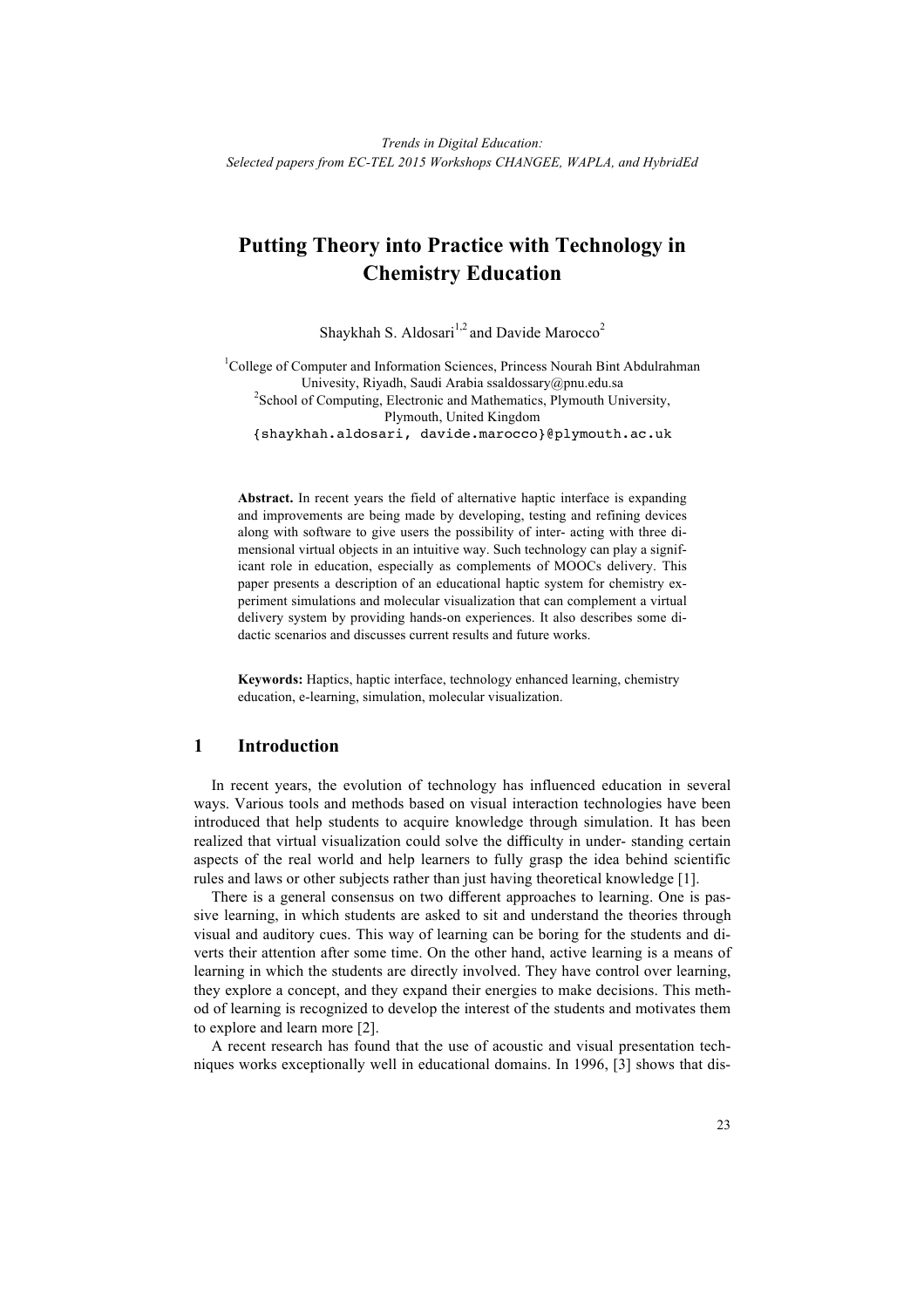plays for educational purposes are primarily vision based even in the field of virtual reality and up until now, the elected methodology in education is based on a passive approach of learning. More recently, newer methods of teaching delivery exists, such as MOOCs and online virtual labs, which allows thousands of students to access lectures and lessons from everywhere in the world. However, a perceived missing element of such methodology is the fact that students have difficulties in actively engage in the training, as often there is no means for the students to actually be active in the learning process. Indeed, many available MOOCs today are based on lectures and visual contents [4]. For example, imagine a task assigned to a student, in which the student will learn a method to replace a devices component. Without getting the real touch and feel of that object under simulation, this task can be meaningless.

In contrast, teaching practices based on haptic technologies within an overall MOOC ecosystem can encourage active participation of students and can provide a better understanding by means of direct interactions with the course material as it exists in the real world [5]. Haptic technologies and modern visualization systems can provide active elements in the training process that may greatly help to complement the current delivery methodology.

Haptic technology is already applied in various fields, like surgical simulation, medical training and scientific visualization [6]. The use of haptic technology in education has been a revolution to the learning experience. The learning experience that is gained through the use of haptic technology produces interesting results and motivates students [7]. Moreover, haptic technology has come up with a great value addition for students with visual impairment [7].

Within this field, haptic-based chemistry systems are regarded as a new topic and most of the current interactive tools and systems based on haptic feedback are suggested to be used by postgraduate chemistry studies and professionals. In addition, they are not combined with molecule virtualization system and virtual labs. Therefore, the research on using haptic devices in education, specifically in the chemistry field, is becoming very important. An overview of examples of haptic based labs and visualization systems in chemistry education and their evaluations is provided in [8].

Based on our research in using haptic technology in education, we developed a prototype of a haptic system that combines the possibility of replicate chemistry experiments in simulation with 3D molecular visualization. This sys- tem could be applied both in research and e-learning.

# **2 Materials and methods**

We are developing an educational haptic system for chemistry experiment simulations and molecular visualization. The system uses an easily available haptic device, which is the Leap Motion controller, with 3D graphical user interface.

The potential of the Leap Motion controller is huge and it is expected to be used in education and simulation environments to simplify learning issues. The Leap Motion controller can recognize the position and the rotation for left and right hand models with ten fingers composed of bone-segments. The Leap Motion was designed to per-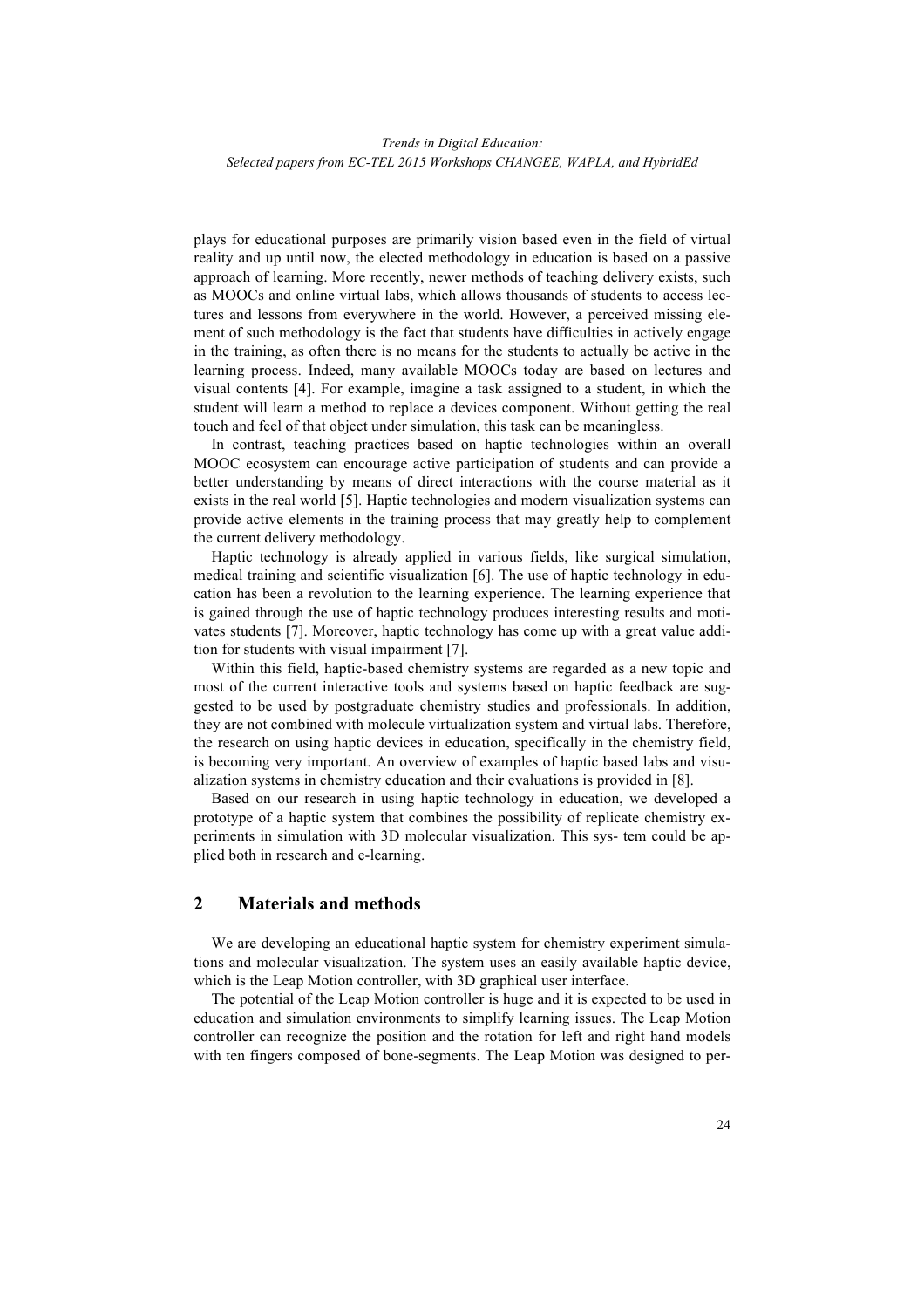form tasks such as exploring 3D objects with high accuracy using gestures which makes it possible to be used for interacting with the operating system. These features can be used to design many useful education applications [9].

The Leap Motion may help students in their learning process. By virtually touching and exploring objects, students can deal with the conceptual barriers in chemistry science. The use of haptic technology in education actively involves and engages students by having an interaction with the courses material such as beakers, flasks and chemical compounds. This interaction makes them understand better and enhances their ability to learn and grasp the concept, thus making the use of haptic technology beneficial for students in education [10].

The basic barrier and obstacle that students may face in the study of chemistry is connecting between what they can see in a lab (macroscopic level) and what they cannot directly see (microscopic level). The system described in this paper combines the two contrasting views which are the macroscopic view at a chemical lab and the microscopic view at a molecular level.

The scenario-based learning methods provide users with a feeling that they are in a chemistry lab. As a result, users can use their fingers and hands to move and rotate objects and apply experiments scenarios similar to what is done in a real lab. In addition, this system visualizes the characteristics of atoms, molecules, electrons and the forces produced by the chemical bonds, which will translate into physico-chemical terms. It can help users to form and create complex molecular structures in virtual reality and understand the binding affinity of macromolecular interactions [11].

# **3 Preliminary Result**

A student using the haptic device system with its PC is shown in Fig. 1. Our system introduces two chemical experiments that can be used in chemistry with secondary school students, who can have benefit by practicing the experiments techniques and steps in a virtual lab environment before applying them in a real lab. The students can also benefit from the system to understand the chemical changes and chemical bonds which cannot be seen by the naked eye. In each experiment, a student can interact with the haptic device and complete the experiment steps as in a real lab, what they called in chemistry macroscopic level. At the macroscopic level, a user can use physical movements to move and rotate glassware and chemical substances to act and perform experiments steps as in a real lab. Then, the user can zoom into the chemical compounds and see and interact with virtual representations of molecules and chemical bonds, what is called in chemistry, the microscopic level. At the microscopic level, the system shows the interaction between molecules due to the electric field around them and its features and allows the user to interact with atoms and molecules using haptic technology. At the microscopic level, the user can use gestures to rotate the 3D molecular models of the chemical compounds and explore the 3D structure. The following subsection describes an experiment that can be executed with the system.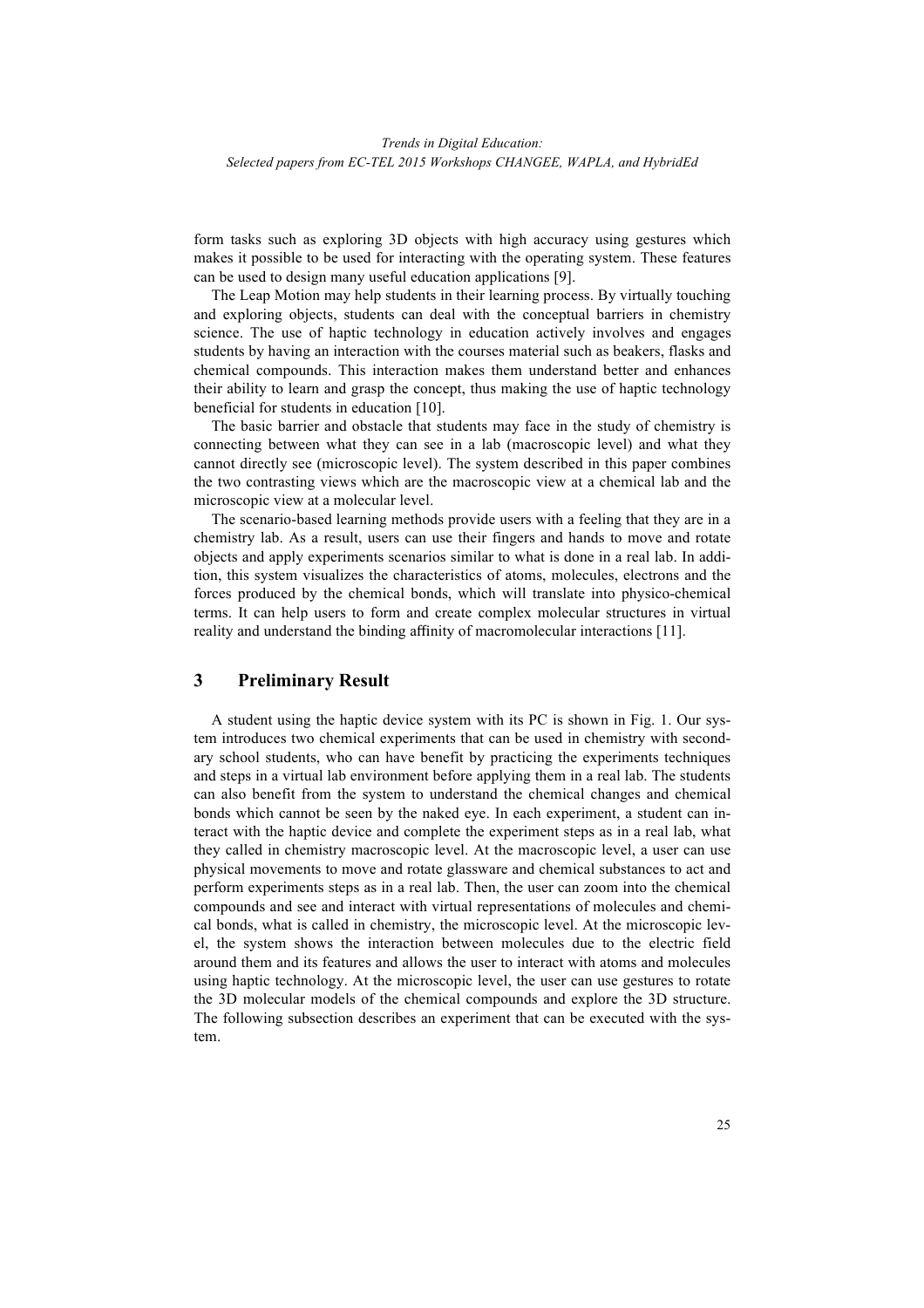#### **3.1 Salt Hydrolysis Experiment**

The objective of this lab is to study the change of three different types of salts when they are added to water, chemically called Salt Hydrolysis. Our system allows the user to select one of three different types of salts - ammonium chloride salt, sodium nitrate salt or potassium fluoride salt. Each one of these salts gives a different result when they are added to water. At the macroscopic level of the system, the user completes the experiment steps using the haptic device and then the change can be observed in the mixture's appearance as in a real lab. The chemical explanation of this change can then be discovered by moving to the microscopic level which can help deliver a better understanding of this chemical reaction.



Fig. 1: A student using the haptic system (a) The student pouring the universal indicator solution into the water beaker; (b) The student tapping the screen remotely using the Leap Motion to move to the microscopic level.

**Ammonium Chloride Salt**. At the macroscopic level, when the universal indicator solution is added to the water beaker and the mixture is stirred through interaction with the haptic device, the color of water changes to green. Then, ammonium chloride salt (NH4Cl) is added to the water beaker, as shown in Fig. 2 (a). As in Fig. 2 (b), the color of the mixture turns to yellow when it is mixed using a glass rod, which means, chemically, an acid is formed [11]. At the microscopic level, ammonium chloride dissociates in water into ions. These ions react to produce ammonium hydroxide (NH4OH) and hydrochloride acid (HCl). In this case, the net result is a relative excess of hydrogen ions, giving an acid solution which causes changing the solutions color to yellow [11].

**Sodium Nitrate Salt.** As in the macroscopic level of the previous lab, the universal indicator solution is mixed with the water. However, when sodium nitrate salt (NaNO3) is added to the water beaker and mixed using the Leap Motion controller, the color of the mixture does not change because a neutral solution is formed. At the microscopic level, 3D visualization of the water molecule and the sodium nitrate molecule is shown as in Fig. 3 (a). When the user adds the water molecule to the sodium nitrate molecule, the sodium ion reacts with the hydroxide ion to produce sodium hydroxide (NaOH), which is a strong base, whereas the nitrate ion reacts with hydrogen ion to produce nitric acid (HNO3), which is a strong acid [11]. In this case, the net result is a neutral solution which keeps the color of the solution constant, as shown in Fig. 3 (b).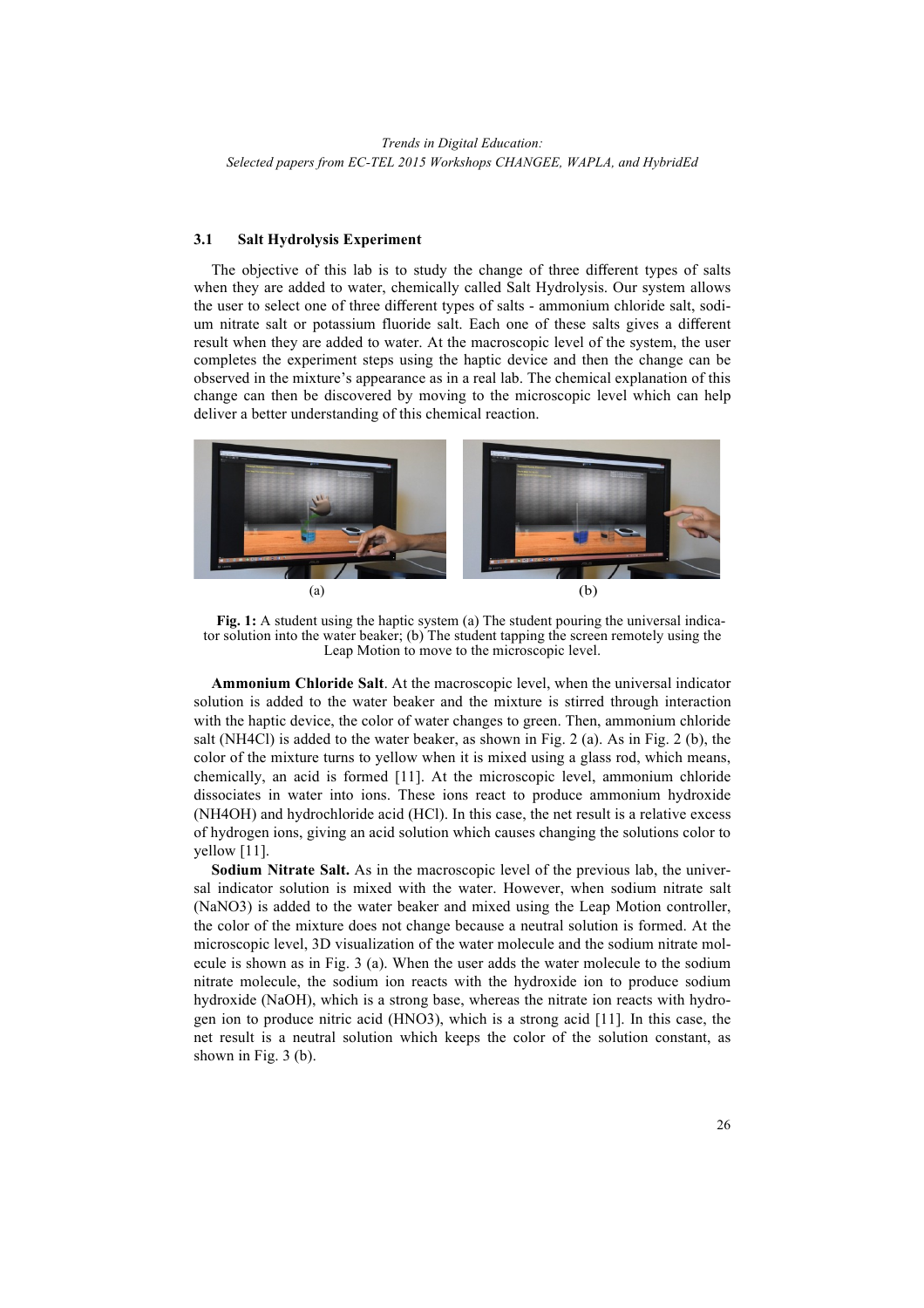**Potassium Fluoride Salt**. Potassium fluoride salt (KF) is added to the water beaker which has been already mixed with the universal indicator solution. The color changes to blue, which means that chemically a base is formed. Then, the user taps the screen remotely to explore the result compound and goes from the macroscopic level to the microscopic level. At the microscopic level, 3D representations of water and potassium fluoride molecules are displayed. When the user uses the haptic system to add the water molecule to the potassium fluoride molecule, ions react and produce potassium hydroxide (KOH) and hydrofluoric acid (HF). In this case, the net result is giving a basic solution which causes changing the solutions color to blue [11].



**Fig. 2:** The macroscopic level of the ammonium chloride salt experiment (a) Ammonium chloride salt is added to the water beaker; (b) The color of the mixture is changed to yellow.



**Fig. 3:** 3D visualization of water and sodium nitrate molecules before the chemical reaction; (b) The final molecules after the chemical reaction

## **4 Conclusions and Future Work**

This paper introduces a molecule virtualization system and virtual labs along with the haptic interface implemented within it. In reference to the above examples, our educational system combines two approaches to the study. Thus, students will be able to apply lab phases in a virtual lab environment and molecular structures by only downloading the system and plugging in the Leap Motion controller. The virtual reality along with haptic technology allows a user to visualize and compute complex data in simulated environments.